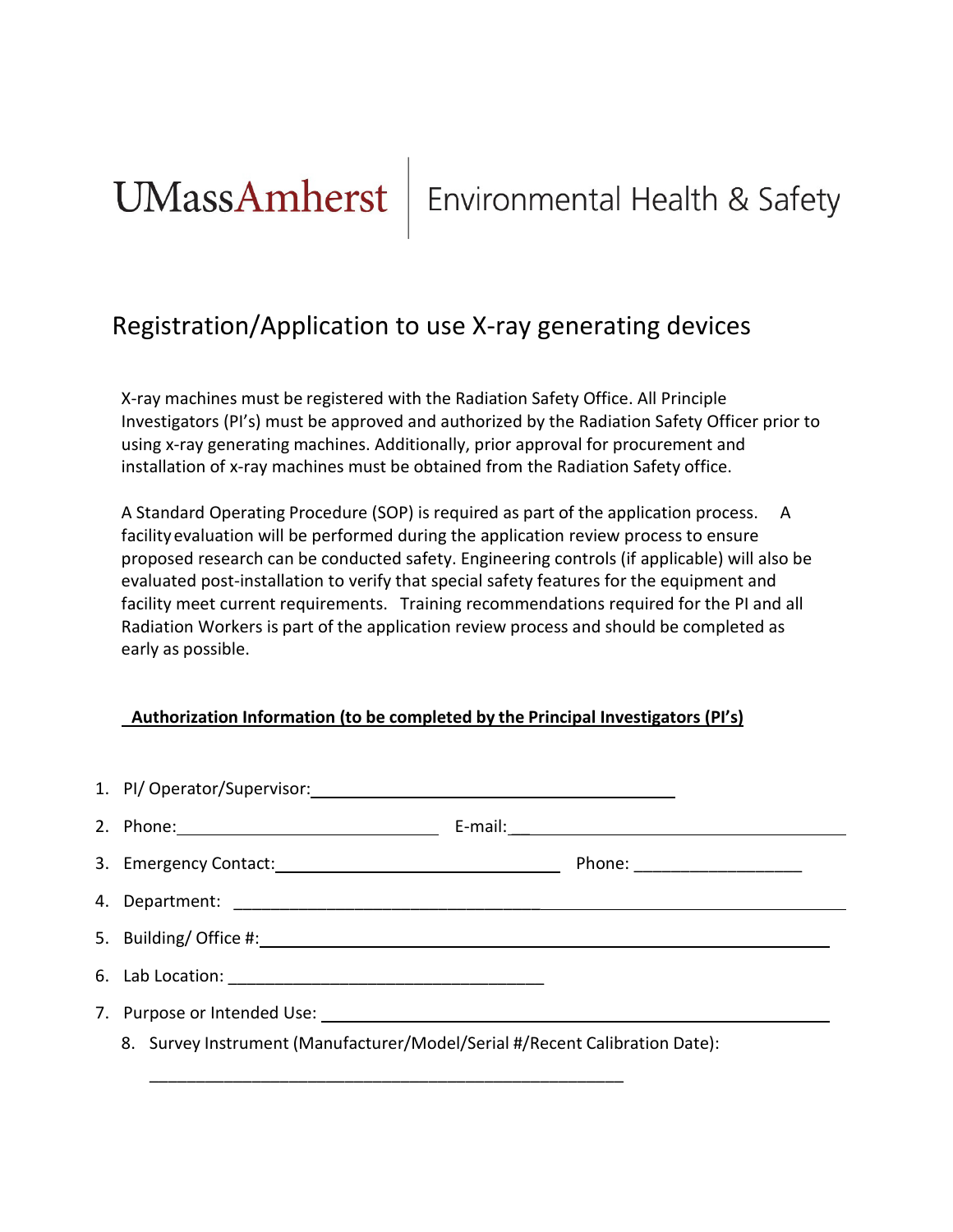# 9. X-ray machine description:

| Manufacturer |  |
|--------------|--|
| Model        |  |
| Serial #     |  |
| Max kV       |  |
| Max mA       |  |
| Type*        |  |

| Manufacturer |  |
|--------------|--|
| Model        |  |
| Serial #     |  |
| Max kV       |  |
| Max mA       |  |
| Type         |  |

| Manufacturer |  |
|--------------|--|
| Model        |  |
| Serial #     |  |
| Max kV       |  |
| Max mA       |  |
| Type         |  |

**\*Categories of x-ray machine for Massachusetts Department of Public Health Radiation Control Program registration:**Medical Radiographic (e.g. Bone densitometer), Veterinary, Other Industrial (XRD, XRF, etc),Minimal Threat (e.g. cabinet x-ray), *Please consult with the RSO for assistance if needed.*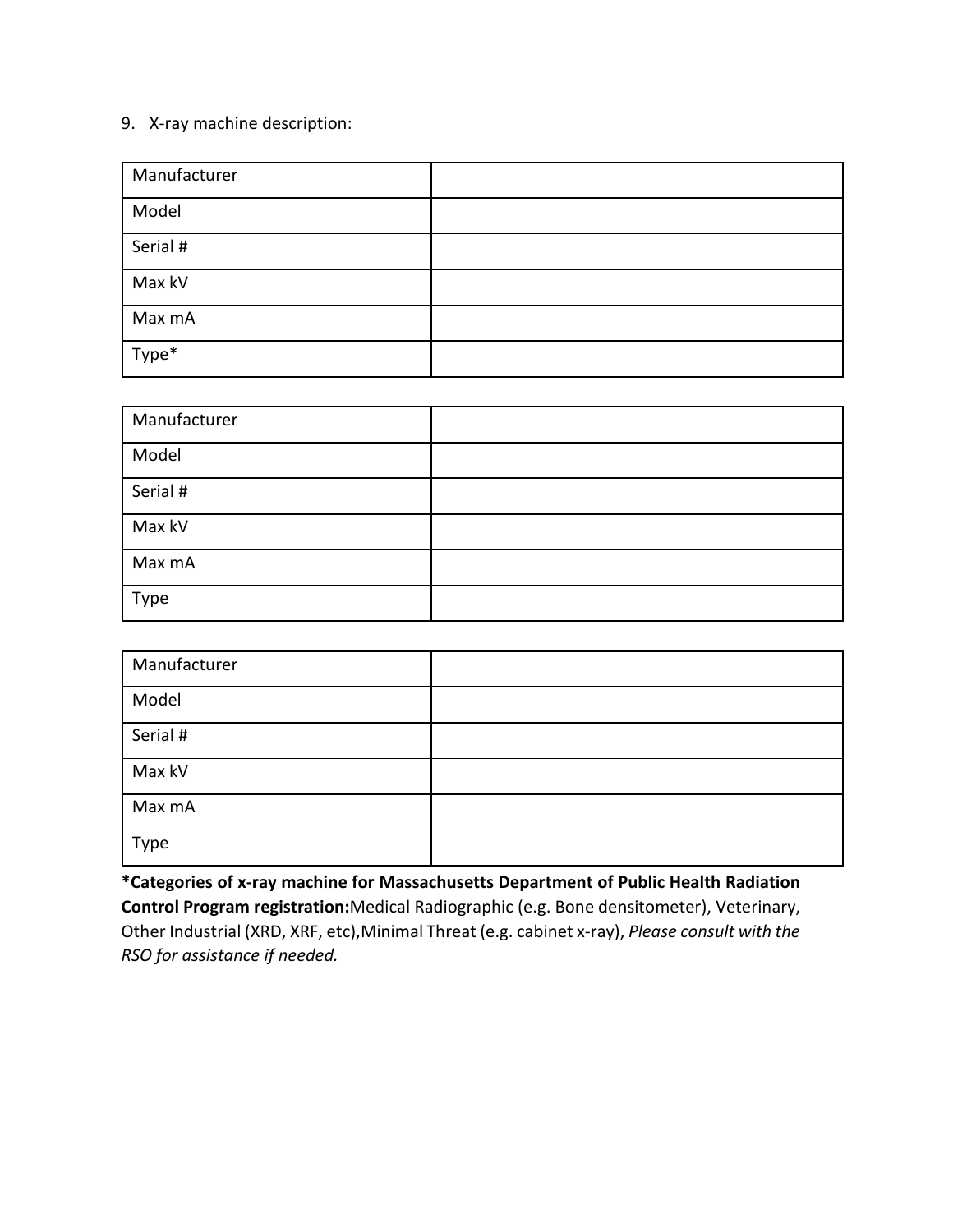#### 10. X-ray Control Measures

## **Access Control/Hazard Warning Signs & Device Labels**



### **Engineering Controls**

Yes No



Protective (Shielded)

housingProtective housing

interlock Key/Lock control

Activation warning system

# **Administrative Controls**

#### Yes No



Standard Operating Procedures/Emergency

proceduresEmergency contacts posted

Personnel authorization

# **Safety Controls**

#### Yes No



X-ray machine is secured from unauthorized move

Beam intensity reduced or filtration in place

Radiation exposure below 2mR/hr at 30 cm from the machine

Limited access to spectators/visitors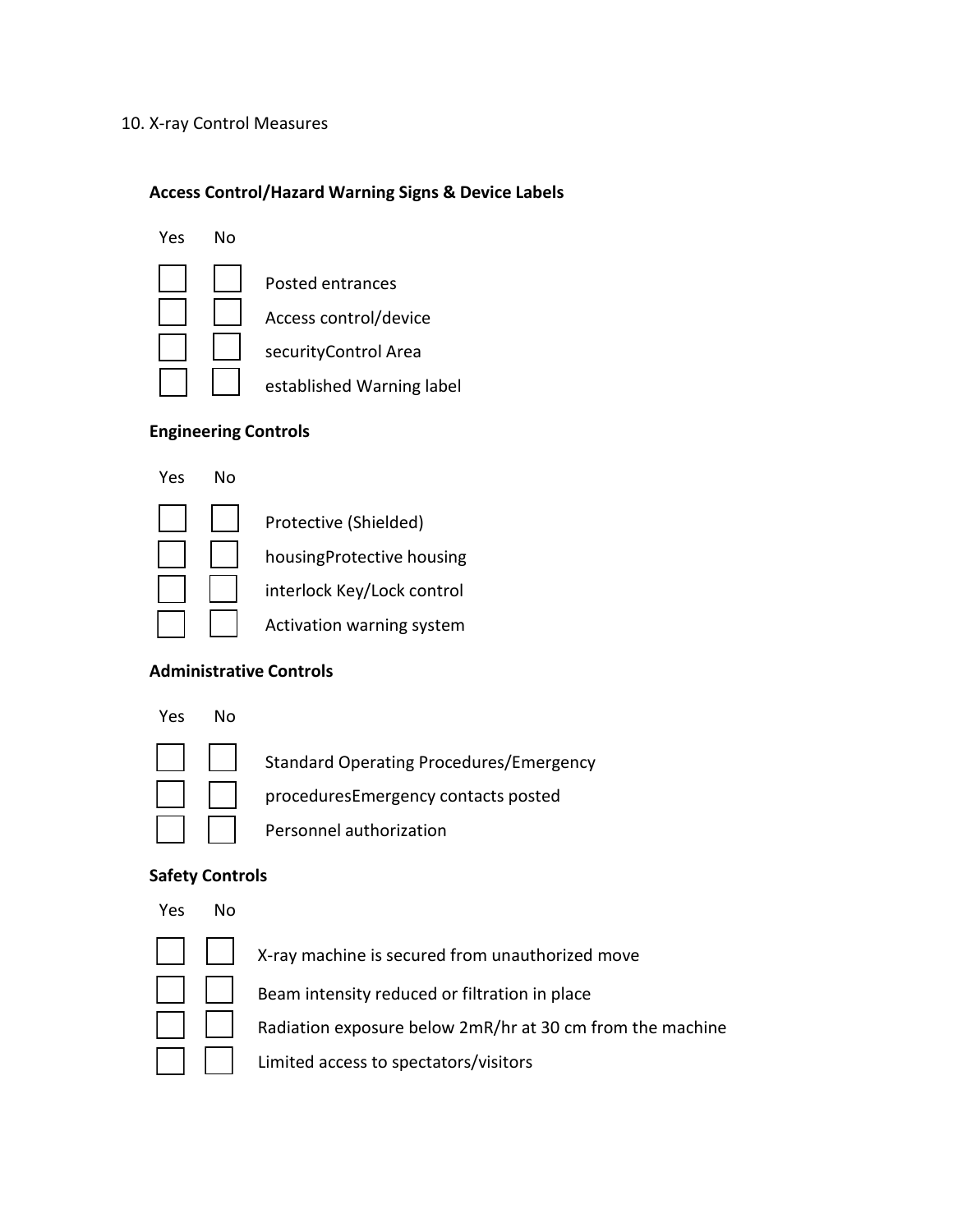- 11. Provide the following specific information (use additional sheet as required):
	- a) Summary of Authorized User's training and experience with x-ray machines including institution, courses, machine types, and duration.
	- b) Summary of X-ray procedures (experimental protocol)

c) Procedures for alignment, maintenance, and/or service, including procedures forthe bypass of safety interlocks (additional requirements apply for medical radiographic types).

d) Description of planned equipment modifications or updates to the machine. (Clinical use machines will require Equipment Performance Evaluation documentation).

*UMass X-ray Registration Form Revised: 11/15/2021*